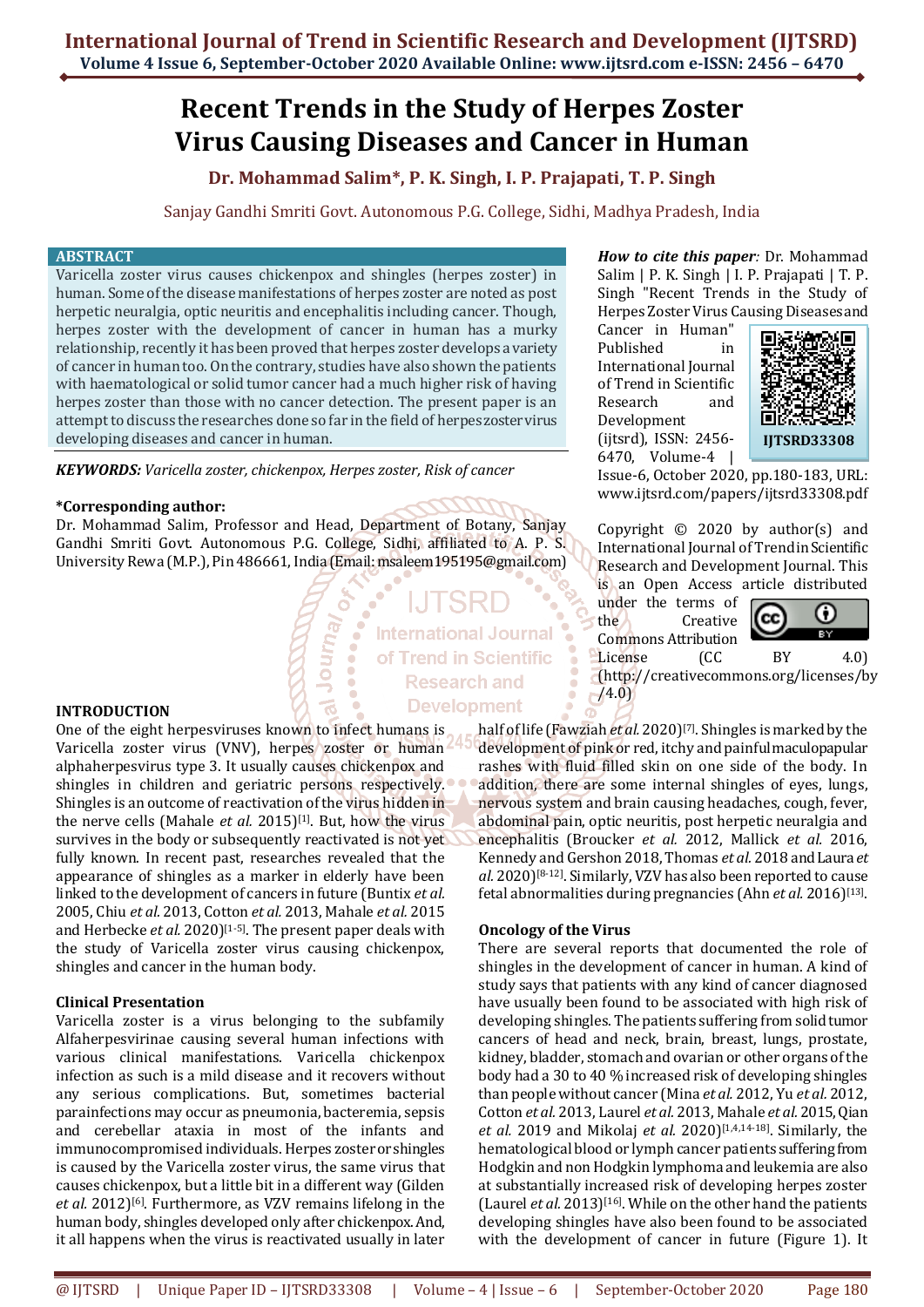produces several lymphoproliferative disorders, leukemia, necrotic skin lesions and breast tumors (Ferreira *et al.*2008, Kurtaran *et al.* 2009, Gilden *et al.* 2012, Mina *et al.* 2012, Laurel *et al.* 2013 and Mikolaj *et al.* 2020)<sup>[6,14,16,18-20].</sup>

Varicella zoster virus is a medically important worldwide human herpesvirus whose infections are extremely common. Humans are the only reservoir of VZV causing diseases in human. This is composed of a double stranded D.N.A. enveloped in capsid (Depledge et al. 2018)<sup>[21]</sup>. VZV modulated neuronal and non neuronal cells via apoptosis (Baiker *et al.* 2004, Pugazhenthi *et al.* 2011 and Yu *et al.* 2013)[22-24]. Itinduces apoptosis in immune cells like T cells, B cells and monocytes (Steain *et al.* 2014, Sen and Arvin 2016 and Kennedy *et al.* 2019)[25-27]. Varicella zoster virus has got ability to modulate the function of these cells. It alters the transcriptional profile of apoptotic gene of neuronal cells (Konig *et al.* 2003, Pugazhenthi *et al.*2009 and Brazeau *et al.* 2010)<sup>[28-30]</sup>. The inhibition of apoptosis is

critical for maintenance, latency and reactivation of the virus (Hood *et al.* 2006 James *et al.* 2012 and Gerada *et al.* 2018)[31-33]. However, additional studies are still required to understand the exact mechanism of infection in human.

Summarizing all these facts as stated above in the light of recent researches done so far in the same field, in a nutshell the following facts may be derived as under:

- $\triangleright$  shingles is rarely developed in persons having latent herpes zoster virus in their sensory ganglia (Kenneth *et al.* 2013)[34] .
- these viruses are usually reactivated as shingles in persons suffering from any type of cancer, immunocompromised or in chemotherapeutic patients (Mahale *et al.* 2015)[1] .
- shingles have been hypothesized as a marker for cancer development and diagnosis in future (Buntix *et al.*2005, Chiu *et al.* 2013, Cotton *et al.* 2013, Igler *et al.* 2013 and Nikhil et al. 2020)<sup>[2,3,4,35,36]</sup>.



## **Figure 1 A model proposed for the development of cancer caused by the herpes zoster virus**

### **PREVENTION OF INFECTION**

Chickenpox is highly contagious. The people who have neither been infected nor vaccinated with chickenpox earlier are at higher risk of developing the disease. The disease is more commonly spread through tiny droplets of saliva released into the air via talking, sneezing and coughing of the infected person. A good hygienic condition can only keep us away from infection. The vaccines are safe and effective are measure in preventing the smallpox as well as shingles (Macartney *et al.* 2014 and Fawziah *et al.* 2020)[7,37] .

### **TREATMENT OF DISEASE**

Currently, there are two FDA approved vaccines available for the prevention of these infections. Both of them are live attenuated Oka strain of VZV; Varivax, for the prevention of Varicella and Zostavax, for the prevention of Herpes zoster (Kristen & Messaoudi 2013 and Macartney *et al.* 2014)[37,38] . Similarly, the treatment with some antivirals like acyclovir (zovirax), valacyclovir (valtrex) and famcyclovir (famvir) are also available for the treatment of chickenpox and shingles. It can most effectively shorten the length and severity of the illness if treated within 24 hours after the onset of rashes (Wood *et al.* 1988, Arvin 2002, Wu *et al.* 2003 and Simpson and Lyseng 2006)[39-42] .

### **CONCLUSION**

Varicella zoster is a virus causing chickenpox and shingles in human. After an initial infection Varicella zoster virus establishes lifelong latency in sensory ganglia and reactivates to produce cancer in the human body. But the link between shingles developing cancer in human is not enough to establish the fact. And, it appears that they are in a juvenile stage. Therefore, more researches are still required to prove the hypothesis proposed (Yu *et al.* 2012, Cotton *et al.* 2013, Qian *et al.* 2019 and Fawziah *et al.* 2020)[4,7,15,17] .

#### **ACKNOWLEDGEMENTS**

This piece of research work is dedicated to the memory of my elder sisters' father-in-law Marhoom Haji Mohammad Sadiq Mansoori. The authors are also deeply appreciating the institutions concerned for providing us necessary facilities during the course of this research work.

# **FINANCIAL SUPPORT**

No financial supports were granted for the same research work

# **CONFLICTS OF INTEREST**

There are no conflicts of interest. The authors have approved the final version of the manuscript contributing equally.

### **REFERENCES**

- [1] Mahale P., Elizabeth L. Y. and Eric A. E. (2015). Herpes zoster and risk of cancer in the elderly U.S. population. Cancer Epidemiology, Biomarkers & Prevention. 25 (1): 28-35.
- [2] Buntinx F., Wachana R., Bartholomeeusen S., Sweldens K. and Geys H. (2005). Is herpes zoster a marker for occult or subsequent malignancy? Br. J. Gen. Pract. 55: 102-107.
- [3] Chiu H. F., Chen B. K. and Yang C. Y. (2013). Herpes zoster and subsequent risk of cancer: a populationbased study. J. Epidemiol. 23: 205-210.
- [4] Cotton S. J., Belcher J., Rose P., Jagadeesan S. K. and Neal R. D. (2013). The risk of a subsequent cancer diagnosis after herpes zoster infection: primary care database study. British Journal of Cancer 108: 721-726.
- [5] Herbecke R., Jensen N. J. and Depledge D. P. (2020). Recurrent herpes zoster in the shingles prevention study: are second episodes caused by the same Varicella zoster virus strain? Vaccine. 38(2) :150-157.
- [6] Gilden D., Nagel M. A. and Cohrs R. J. (2012). Persistence of Varicella zoster virus DNA in saliva after herpes zoster. J. Infect Dis. 205 (7): 1178-1179.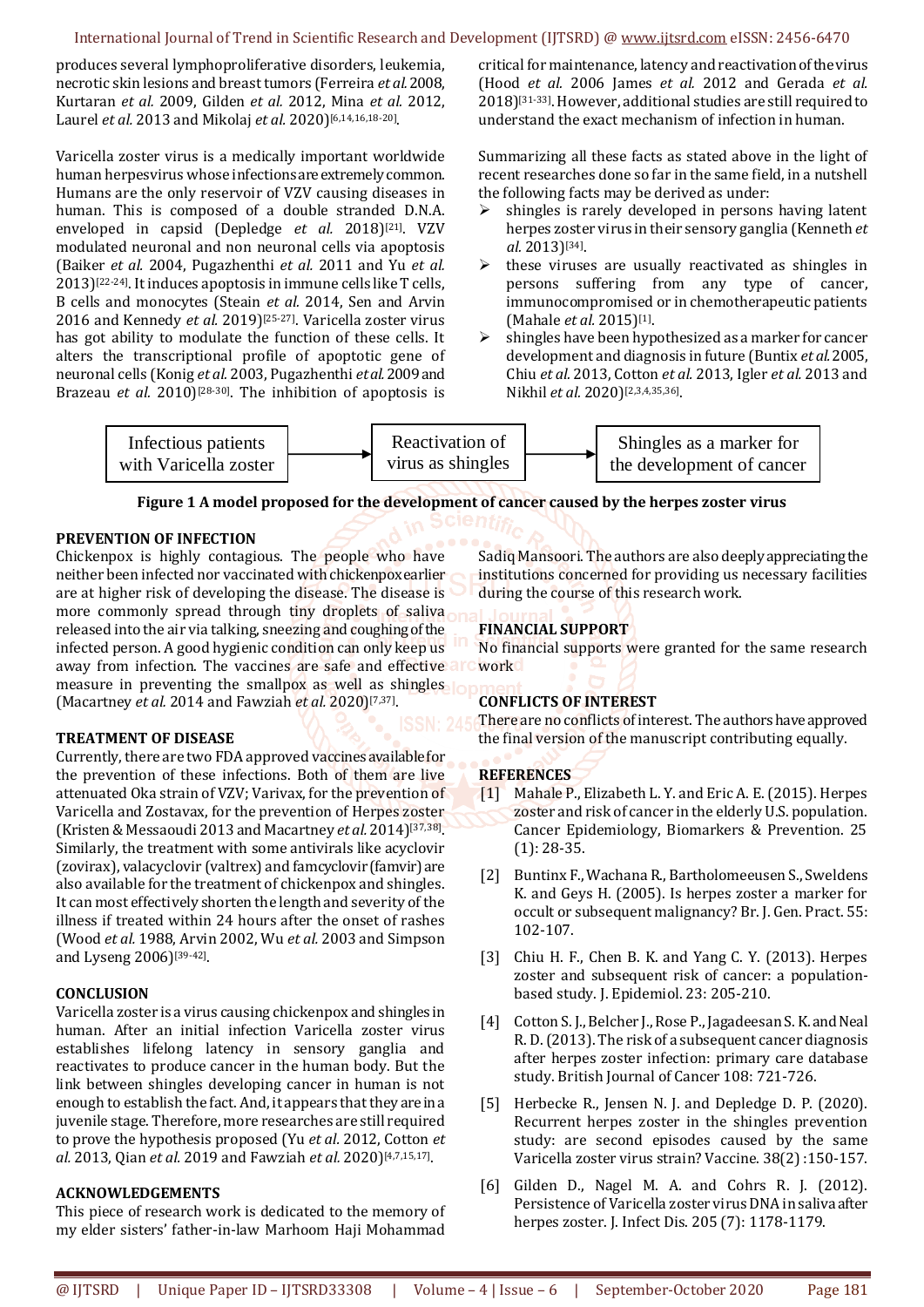International Journal of Trend in Scientific Research and Development (IJTSRD) @ [www.ijtsrd.com](http://www.ijtsrd.com/) eISSN: 2456-6470

- [7] Fawziah M., Kamalpreet P., Bill H. and Nirma V. (2020). Risk factors for herpes zoster infection: A metaanalysis. Open forum Infectious diseases. 7 (1): 1-8.
- [8] Broucker T. D., Mailles A., Chabrier S. and Morand P. and Stahl J. P. (2012). Acute Vericella zoster encephalitis without evidence of primary vasculopathy in a case series of 20 patients. Clinical Microbiology and Infection. 18 (8): 808-819.
- [9] Mallick-Searle T., Snodgrass B. and Brant J.M. (2016). Postherpetic neuralgia: epidemiology, pathophysiology. J. Multidiscip. Healthc. 9: 447-454.
- [10] Kennedy P. G. E. and Gershon A. A. (2018). Clinical features of Varicella zoster virus infection. Viruses. 10 (11): 609. doi.10.3390/v/10110609.
- [11] Thomas S., Kaweh P. And Corinna T. (2018). Varicella zoster virus infections in neurological patients: a clinical study. BMC Infectious Diseases 18 (238): 1-11.
- [12] Laura K. H., Kristoffer S. H., Jacob B., Lykke L., Christian B.(2020). Varicella zoster virus encephalitis in Denmark from 2015 to 2019 - A nationwide prospective cohort study. Clinical Infectious Diseases ciaa 185[, http://doi.org/10.1093/cid/ciaa185.](http://doi.org/10.1093/cid/ciaa185)
- [13] Ahn K. H., Park Y. J. and Hong S. C. (2016). Congenital  $\blacksquare \blacksquare \blacksquare$ Varicella syndrome: A systematic review. J. Obstet. Gynaecol. 36 (5): 563-566.
- [14] Mina E., Ali Z., Mirsaed M., Reza G., Masood G. (2012). Detection of Varicella zoster in the benign and malignant breast tumors by polymerase chain reaction. Int. J. Mol. Clin. Microbiol. 2: 153-157.
- [15] Yu-Ping Wang, Chia-Jen Liu, Yu-Wen Hu, Tzeng-Ji Chen, ard Yi-Tsung Lin and Chang-Phone Fung (2012). Risk of lopm cancer among patients with herpes zoster infection: a population-based study. CMAJ 184 (15): 804-809. N: 2456-64
- [16] Laurel A. H., Gary T. R., Michael J. S., Barbara P. Y. and Trung N. T. (2013). The epidemiology of herpes zoster in patients with newly diagnosed cancer. Cancer Epidemiology, Biomarkers and Prevention. 22 (1): 82- 90.
- [17] Qian J., Anita E. H., karki S., Emily B., Kristine M., Lorraine C. and Bette L. (2019). Risk of herpes zoster prior to and following cancer diagnosis and treatment: A population-based prospective cohort study. The journal of Infectious diseases. 220: 4-11.
- [18] Mikolaj W., Rafal B., Ewelina G. and Paulina N.R. (2020). Herpesviruses in head and neck cancers. Viruses. 12 (2): 172-182.
- [19] Ferreira M. Sanches M., Teixeira M., Guerra M. and selores M. (2008). Persistent Varicella as the initial manifestation of systemic lymphoma. Dermatol Online J. 14 (2): 24.
- [20] Kurtaran B., Payolas S., Candevir A., Komur S. and Aksu HSZ. (2009). Disseminated herpes zoster infection in a patient with lymphoma. Turk. J. Med. Sci. 39 (3): 479- 482.
- [21] Depledge D. P., Sadoka T. and ouwendijk W.J.(2018). Molecular aspects of Varicella zoster virus latency. Viruses. 10 (7): 349-370.
- [22] Baiker A., Fabel K., Cozzio A. and Sommer M. (2004). Varicella zoster virus infection of human neural cells *in vivo*. PNAS 101: 10792-10797.
- [23] Pugazhenthi S., Nair S., Velmurugan K. and Cohrs R. J. (2011). Varicella zoster virus infection of differentiated human neural stem cells. J. Virol. 85: 6678-6686.
- [24] Yu X., Seitz S., Pointon T., Bowlin J. L., Cohrs R. J. and Jonjic S. (2013). Varicella zoster virus infection of highly pure terminally differentiated human neurons. J. Neurovirol. 19: 75-81.
- [25] Stein M., Sutherland J. P., Rodriguez M., Cunningham A. L. and Abendroth A. (2014). Analysis of T cell responses during active Varicella zoster virus reactivation in human ganglia. J. Virol. 88: 2704-2716.
- [26] Sen N. and Arvin A. M. (2016). Dissecting the molecular mechanisms of the tropism of Varicella zoster virus for human T cells. J. Virol. 90: 3284-3287.
- [27] Kennedy J. J., Steain M., Slobedman B. and Abendroth A. (2019). Infection and functional modulation of human monocytes and macrophages by Varicella zoster virus. J. Virol. 93:eo1887-18.
- [28] Konig A., Homme C., Hauroder B., Dietrich A. and Wolff M. H. (2003). The Varicella zoster virus induces apoptosis *in vitro* in subpopulations of primary human peripheral blood mononuclear cells. Microb. Infect. 5: 879-889.
- [29] Pugazhenthi S., Gilden D. H., Nair S., Macadoo A., Wellish M. and Brazeau E. (2009). Simian Varicella of Trend in Sciervirus induces apoptosis in monkey kidney cells by the intrinsic pathway and involves down regulation of bcl-2 expression. J. Virol. 83: 9273-9282.
	- [30] Brazeau E., Mahalingam R., Gilden D., Wellish M. and Kaufer B. B. (2010), Varicella zoster virus induced apoptosis in MeWo cells is accompanied by downregulation of Bcl-2 expression. J. Neurovirol. 16: 133- 40.
	- [31] Hood C., Cunningham A. L., Slobedman B., Arvin A. M., sommer M. H. and Kinchington P. R. (2006). Varicella zoster virus ORF63 inhibits apoptosis of primary human neurons. J. Virol. 80: 1025-1031.
	- [32] James S. F., Mahalingam R. and Gilden D. (2012). Does apoptosis play a role in Varicella zoster virus latency and reactivation? Virus. 4:1509-1514.
	- [33] Gerada C., Stein M., Mc Sharry B. P., Slobedman B. and Abendroth A. (2018). Varicella zoster virus ORF63 protects human neuronal and Keratinocyte cell lines from apoptosis and changes its localization upon apoptosis induction. J. Virol. 92: e00338-e00318. doi:10.1128/JVI.0038-18.
	- [34] Kenneth R. C., Rebecca L. S., Frank J. and Igor I. (2013). Presentation and management of herpes zoster (shingles) in the geriatric population. 38 (4): 217-227.
	- [35] Iglar K., Kopp A. and Glazier R. H. (2013). Herpes zoster as a marker of underlying malignancy. Open Med. 7: 68-73.
	- [36] Nikhil K. M., Sharma M and Spinner R. J. (2020). Primary peripheral nerve tumors associated with nerv-